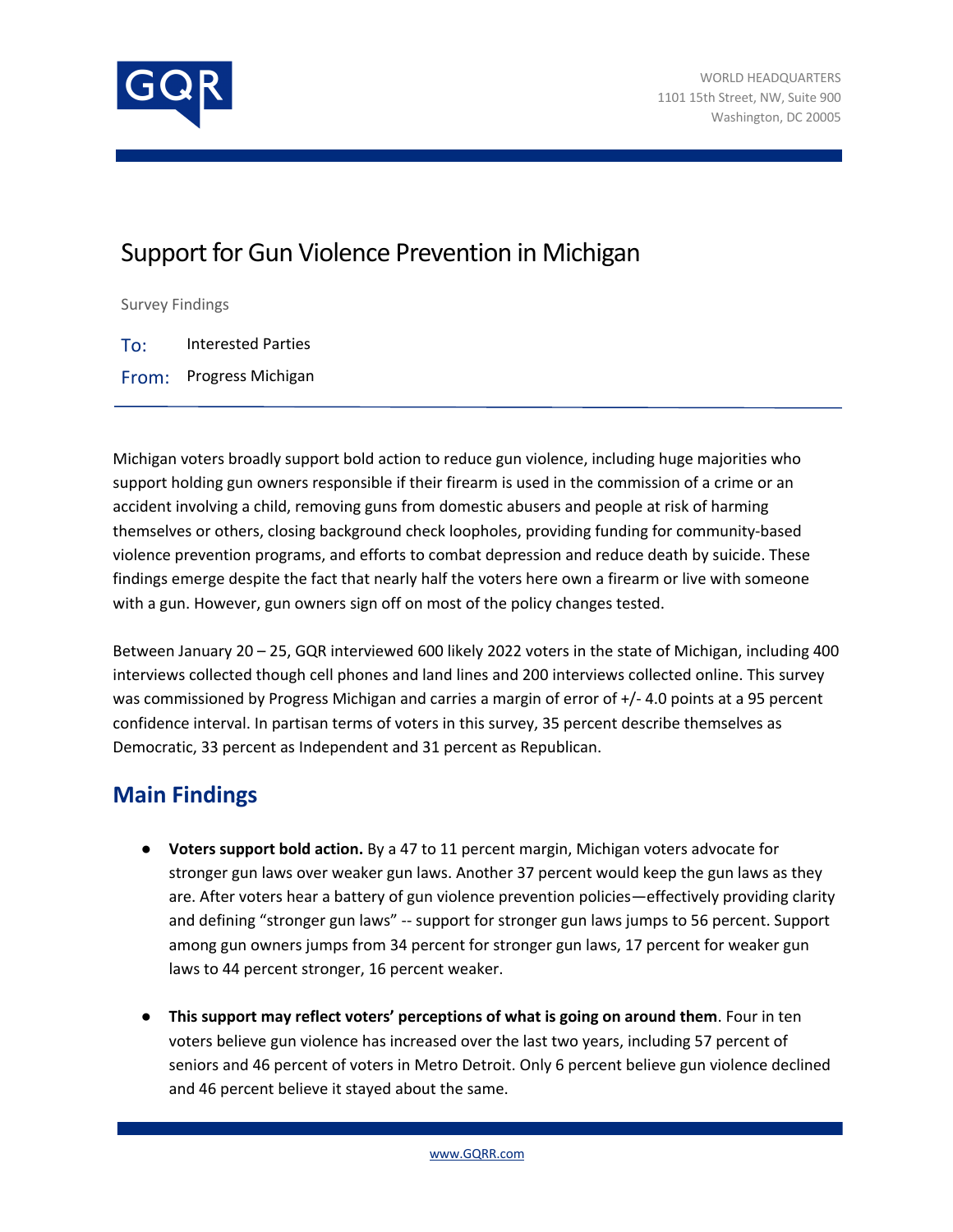- **Huge majorities of Michigan support strong gun violence prevention policies.** These policies include help for people struggling with depression, holding gun owners responsible for the safe storage of their weapons, closing loopholes that allow guns to be purchased without a background check, removing guns from domestic abusers, removing guns from people deemed at risk of harming themselves and others and funding community-based gun violence prevention programs in the state.
- **Voters insist these policies will make a difference.** A 64 percent believe these policies will have an impact on reducing gun violence in the state and 32 percent believe it will have a major impact. A 61 percent majority of Independent voters holds this view, as does a 57 percent majority of voters whose partners own firearms and a 64 percent majority among non-college women.

As previewed, gun owners support most of these policies, often with percentages in excess of 70 percent.

| <b>Total favor</b>                                                                                                                                                                                                                        | <b>Total</b> | Non-gun<br>owners | <b>Gun</b><br>owners | Demo-<br><b>crats</b> | Republi-<br>cans |
|-------------------------------------------------------------------------------------------------------------------------------------------------------------------------------------------------------------------------------------------|--------------|-------------------|----------------------|-----------------------|------------------|
| Increase mental health services and treatment of<br>depression to reduce suicides                                                                                                                                                         | 92           | 93                | 92                   | 96                    | 86               |
| Allow individuals to be prosecuted for criminal<br>negligence if they fail to safely store their firearms<br>and their guns are used in an accident involving a<br>child                                                                  | 81           | 86                | 79                   | 92                    | 66               |
| Allow individuals to be prosecuted for criminal<br>negligence if they fail to safely store their firearms<br>and their guns are used in the commission of a<br>crime                                                                      | 81           | 87                | 75                   | 95                    | 68               |
| Close the background check loophole by extending<br>the criminal background check required at licensed<br>dealers to all gun sales including those sold online<br>and at gun shows                                                        | 78           | 86                | 75                   | 94                    | 64               |
| (SPLIT) Allow police, family, or household members<br>to obtain court orders to temporarily prevent<br>access to firearms by persons who may harm<br>themselves or others, legislation sometimes called<br>extreme risk protection orders | 77           | 83                | 73                   | 88                    | 67               |
| Require a 10-day waiting period for the purchase of<br>firearms                                                                                                                                                                           | 75           | 90                | 66                   | 95                    | 57               |

## Figure 1. Support for gun violence prevention policies